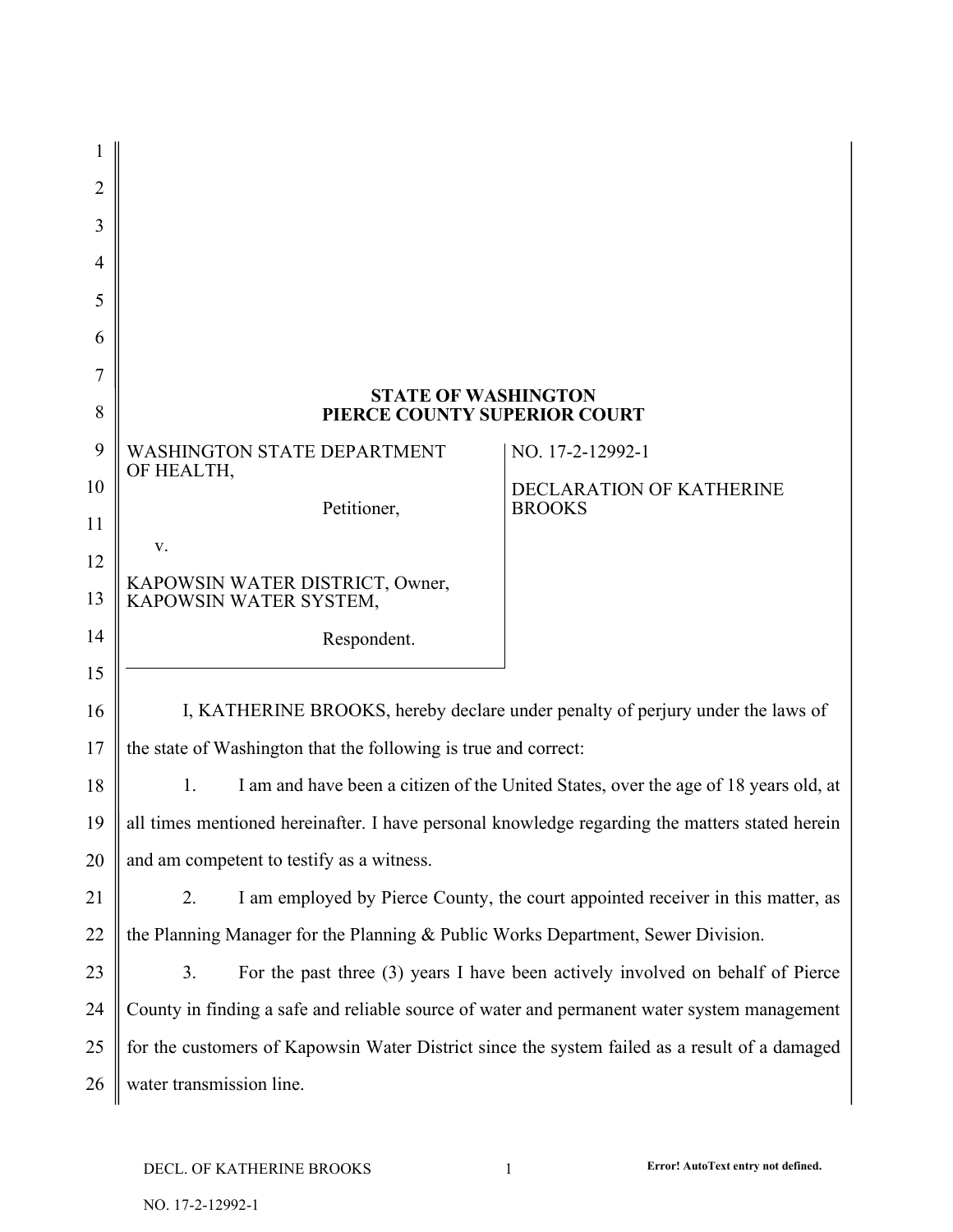1 2 4. Attached as Exhibit A to this declaration is a copy of the well drilling Certificate of Substantial Completion and site photos for the well decommissioning.

3

## **A. Receivership Actions and Timelines.**

4 5 6 7 8 1. Since the last court status update on June 26, 2020, regarding the Kapowsin Water District (KWD) Receivership Pierce County continues to provide daily maintenance and operations and pursued drilling a new groundwater well to replace the existing surface water source. Given the new well failed to produce sufficient water, Pierce County is now exploring alternative projects that can be funded using predominately grant dollars.

9 10 11 12 13 14 15 16 17 18 19 2. On August 14, 2020 Pierce County staff met with representatives from Department of Health (DOH), Valley Water District (VWD), and Washington Water to discuss the feasibility of completing an intertie between either a Valley Water District or Washington Water system. It was decided that the more feasible option would be a connection to the Valley Water District Country/El Dorado water system. At the end of August 2020, VWD submitted an application for the DOH Water System Consolidation Grant funding. In October 2020, VWD was notified that their application was selected to be awarded a \$30,000 grant to study the feasibility of connecting the VWD and KWD systems together via a wholesale transmission line. The grant contract between VWD and DOH is expected to be fully executed in January 2021. Pierce County will be working collaboratively with VWD during this feasibility study to determine the next best projects to pursue.

20 21 22 23 24 25 26 3. In addition, Pierce County has been meeting with the United States Department of Agriculture – Rural Development (USDA-RD) staff to determine what projects will qualify for their Emergency Grant funding and what projects may qualify for their non-emergency grant/loan program funding. The ability to gain grant funding to pay for projects is a critical criteria for future project selection. The USDA-RD grant contract with Pierce County expires on December 31, 2022, with no further time extensions allowed, so that may limit the alternatives that are viable if a project cannot be completed within this remaining time period.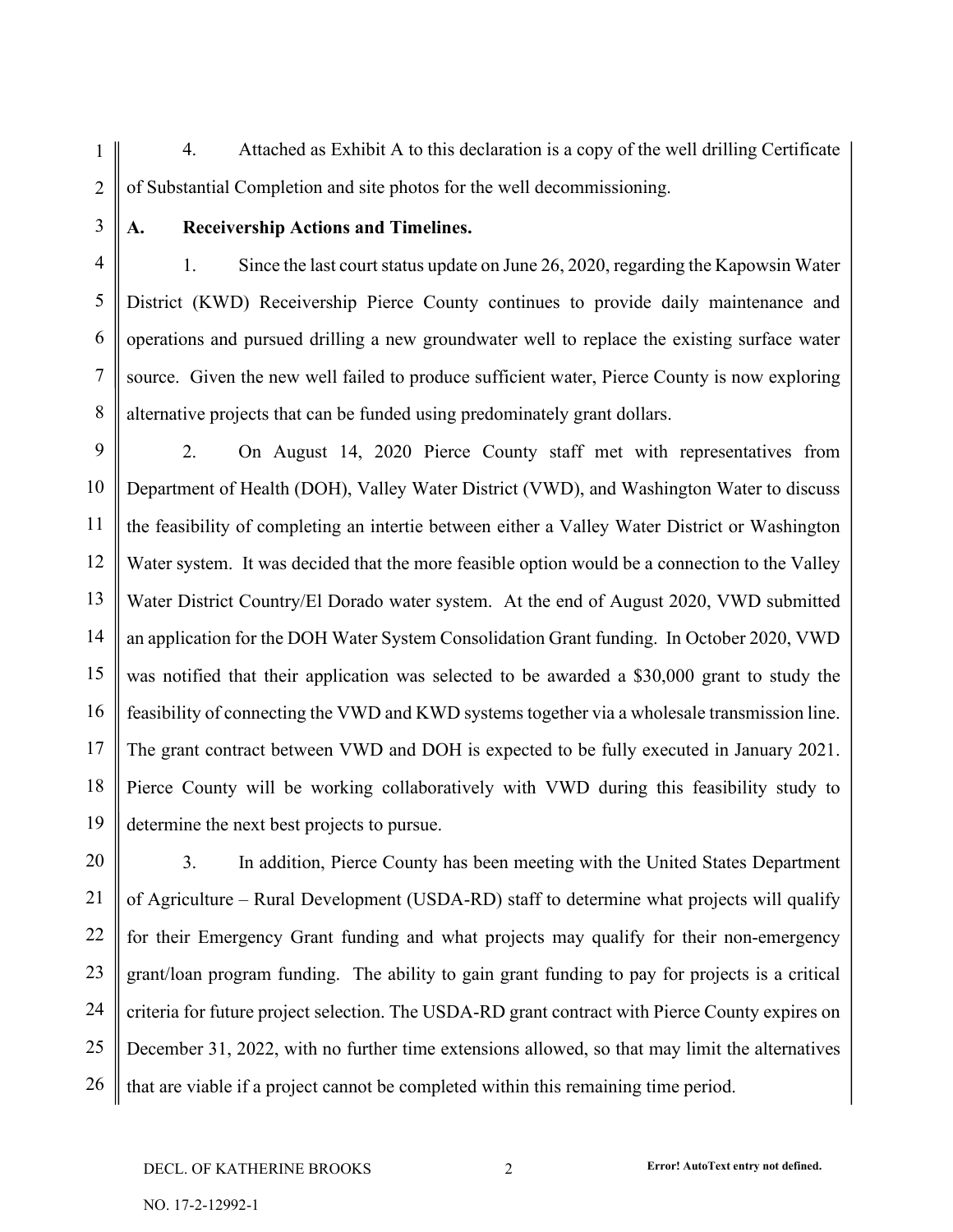1

## **B. Overview of Revenues and Expenditures.**

2 3 4 Title 57 RCW requires KWD revenues cover maintenance and operation costs and RCW 43.70.195(5) authorizes Pierce County to impose reasonable assessments to recover expenditures associated with the cost of receivership.

5 6 7 8 9 1. In response to Governor Inslee's emergency declaration(s) regarding the current COVID-19 event, Pierce County adopted an Emergency Ordinance that provided Kapowsin Water District customers relief on late fee penalties and interest for a period of ninety (90) days starting on March 6, 2020. The Pierce County Council recently extended these relief efforts to the customers of the Kapowsin Water District until March 5, 2021.

10 11 12 13 14 2. Valley Water District (VWD) still has an active \$87,627 creditor's claim. Pierce County has reviewed this information and has determined that Valley Water District expenses identified in the creditor's claim were legitimate. VWD has indicated to the county that they would assume this claim amount if the KWD system is transferred back to VWD via the disposition plan process.

15 16 17 18 3. The county will not be able to determine the total amount owed by Kapowsin Water customers until after completion of construction and full payout of any grant and loan monies that have been received for pursuing a new safe and reliable water source. Any costs above grant monies received will be borne by the customers of KWD.

19 **C. Disposition Plan Process Steps and Estimated Timeline.**

20 21 22 23 24 25 Given the well drilling effort did not result in an adequate new source of water, the county will need more time to evaluate other alternatives, including the potential to develop an intertie between the VWD Country/El Dorado and KWD systems and/or proceed with a disposition plan for the Kapowsin Water District to another long-term owner. The county requests an extension of the court review hearing date to the end of July 2021 to allow time to work through this process.

26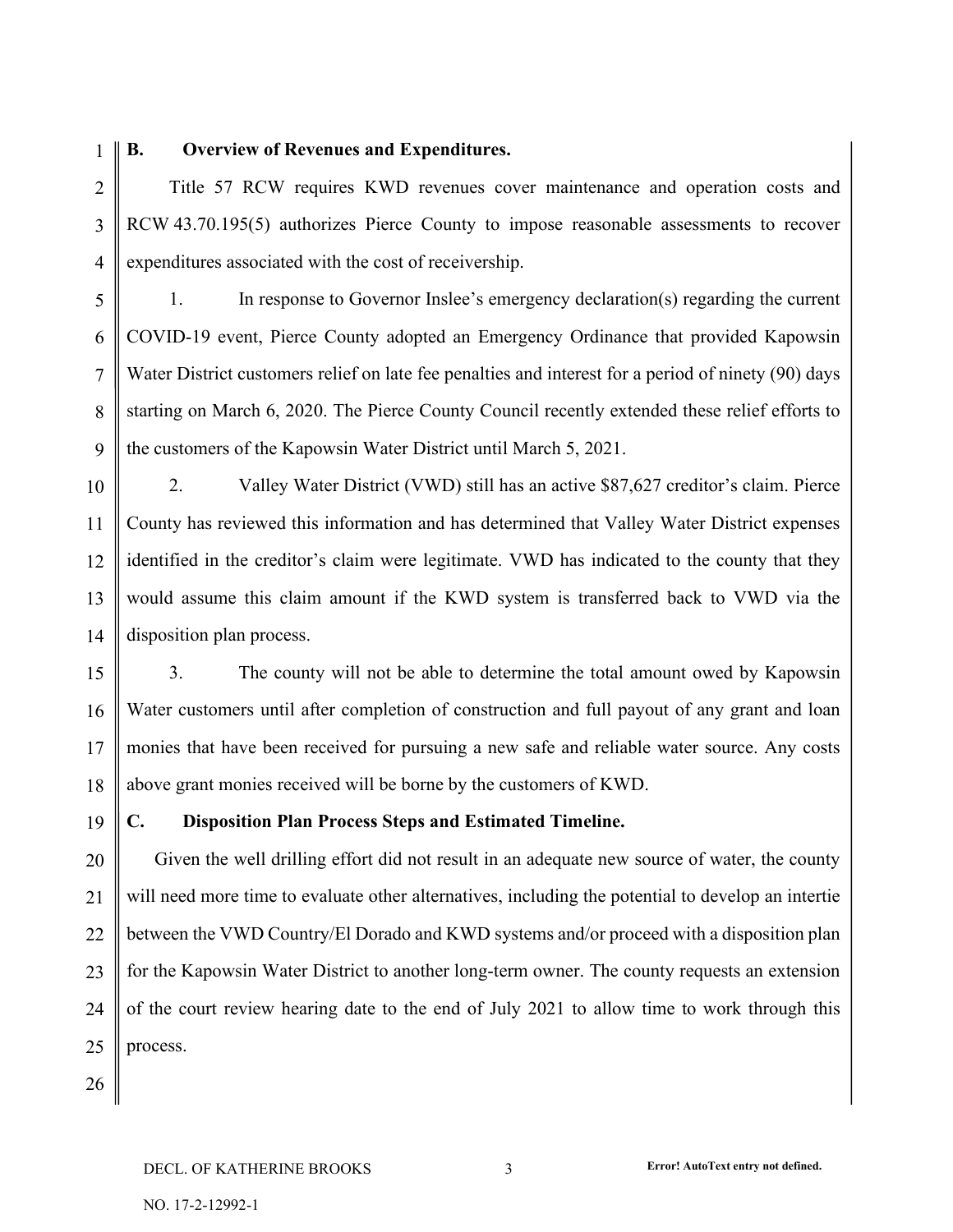| $\mathbf{1}$            | SIGNED in University Place, Washington on this 26th day of October, 2020. |
|-------------------------|---------------------------------------------------------------------------|
| $\overline{c}$          |                                                                           |
| $\overline{\mathbf{3}}$ | /robert Broke                                                             |
| $\overline{4}$          | KATHERINE BROOKS                                                          |
| 5                       |                                                                           |
| 6                       |                                                                           |
| $\overline{7}$          |                                                                           |
| $\,$ $\,$               |                                                                           |
| 9                       |                                                                           |
| $10\,$                  |                                                                           |
| $11\,$                  |                                                                           |
| $12\,$                  |                                                                           |
| $13\,$                  |                                                                           |
| 14                      |                                                                           |
| $15\,$                  |                                                                           |
| $16\,$                  |                                                                           |
| $17$                    |                                                                           |
| $18\,$                  |                                                                           |
| 19                      |                                                                           |
| 20                      |                                                                           |
| 21                      |                                                                           |
| 22                      |                                                                           |
| 23                      |                                                                           |
| 24                      |                                                                           |
| 25                      |                                                                           |
| 26                      |                                                                           |